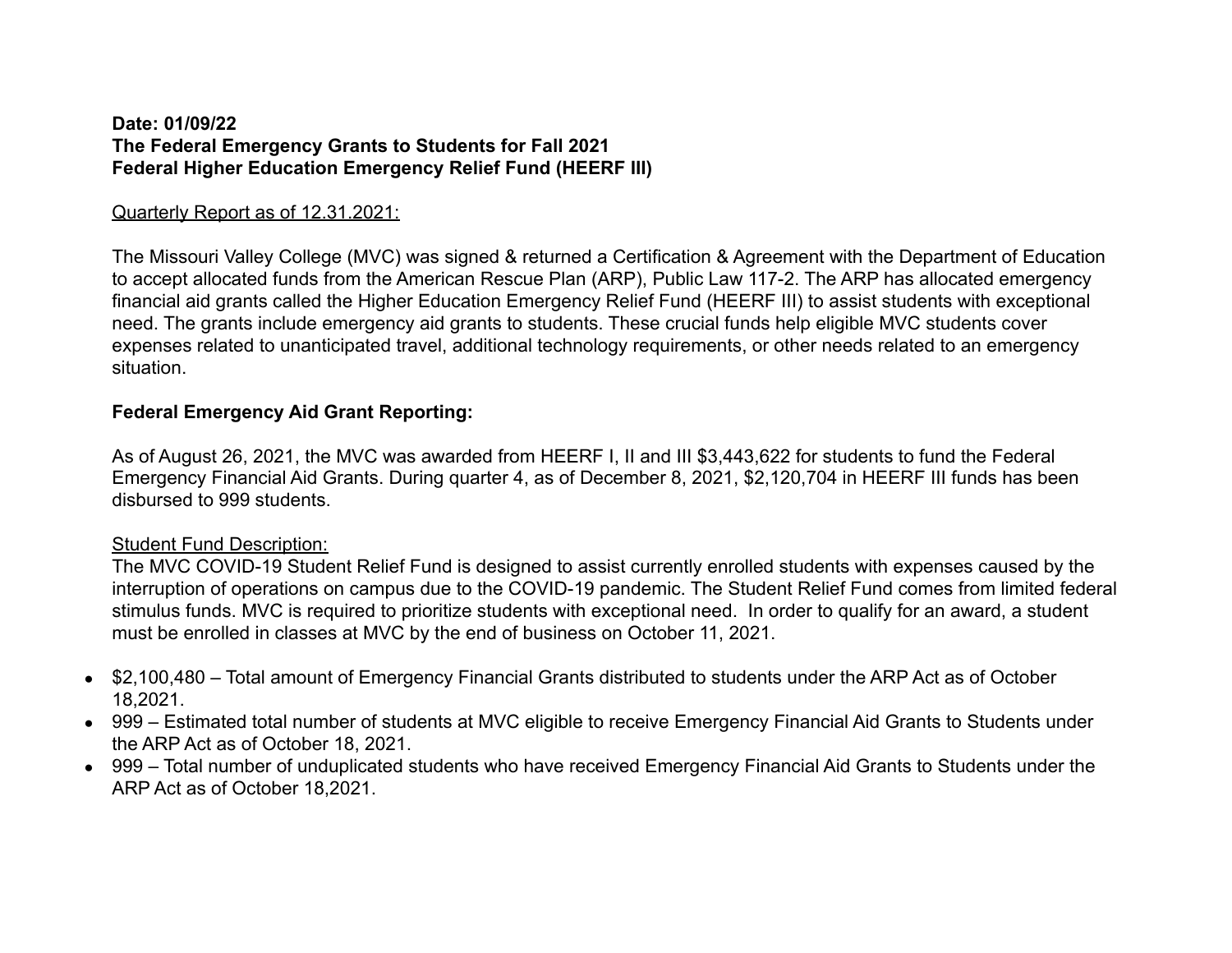- \$20,224 Total amount of funds to be awarded to students based on special circumstances and extreme financial need situation. The full amount was disbursed to students as of December 8, 2021.
- 44 Total number of eligible students who received additional special circumstance and extreme financial need emergency grants as of December 8, 2021.

#### **Federal Emergency Aid Grant Criteria and Eligibility:**

**I.**Specific instructions, directions, and guidance to students were provided. An announcement to students via email and social media was also disseminated to all students on October 11, 2021.

MVC's goal in distributing this Fund award is to adhere to the specific guidelines set forth by the US Department of Education: 1) assisting those students most in need while spreading the limited grant funds as widely as possible, and 2) getting the funds directly in the hands of our students as soon as possible.

The US Department of Education has specified that students are required to use the award for any component of the cost of attendance or for emergency costs that arise due to coronavirus, including tuition, food, housing, health care (including mental health) or child care.

Fund proceeds were allocated to eligible students primarily based on the following factors; the Expected Family Contribution (EFC) on the FAFSA of the student, and student classification (Resident Full Time, Commuter or Online Full Time, Resident Part Time, or Commuter or Online Part Time). The table below shows individual award categories by EFC and student classification.

No application was required to receive the student award disbursed to all eligible students on October 18, 2021.

Full-time students:

| EFC Range | <b>Relief Amount</b>                  |                            |
|-----------|---------------------------------------|----------------------------|
|           | <b>Full-Time Residential Students</b> | <b>Full-Time Commuters</b> |
| 0 to 500  | \$3,250                               | \$2,275                    |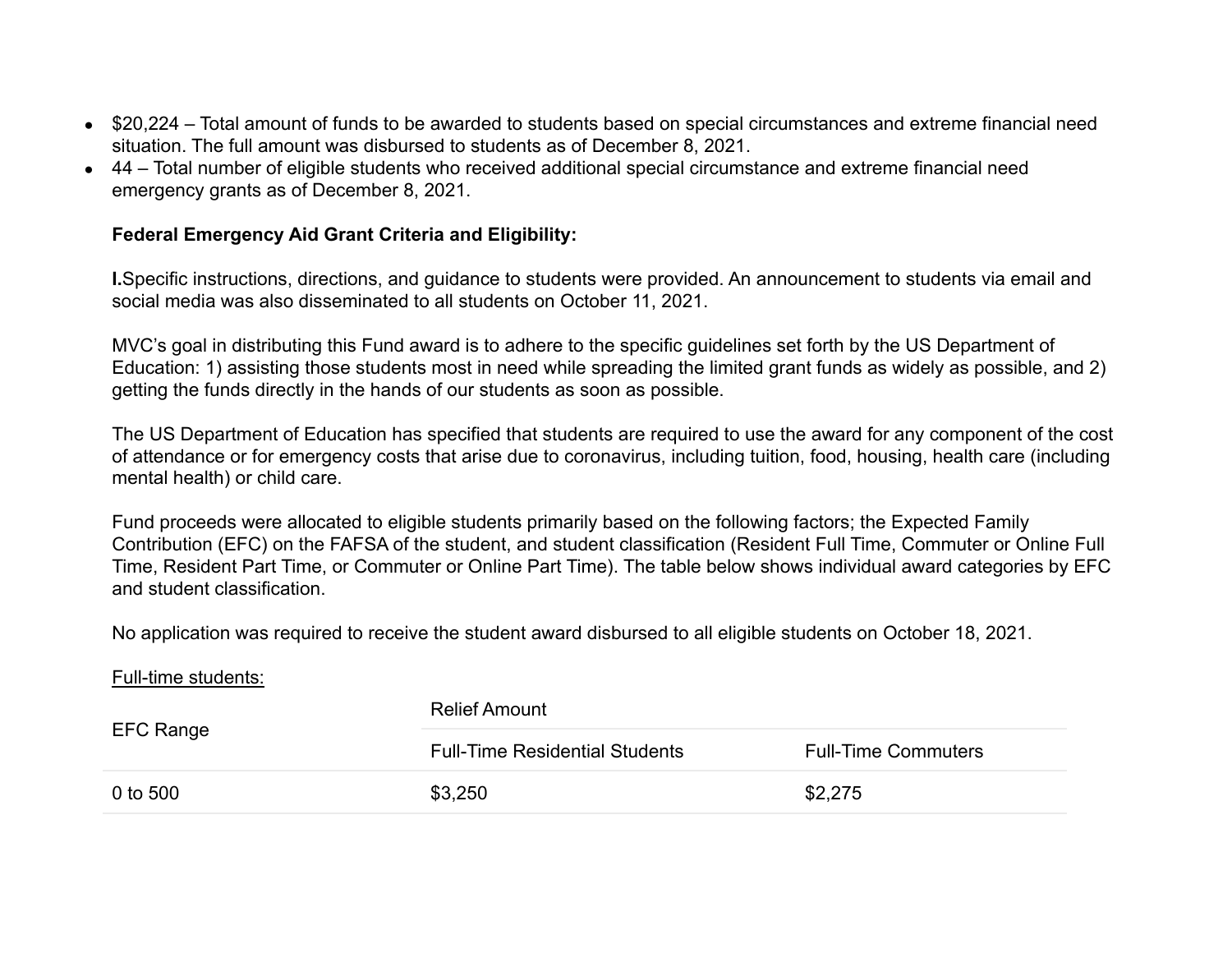| 501 to 3000           | \$2,900 | \$2,030 |
|-----------------------|---------|---------|
| 3001 to 6000          | \$2,600 | \$1,820 |
| 6001 to 12000         | \$2,200 | \$1,540 |
| 12001 to 20000        | \$1,900 | \$1,330 |
| 20001 or higher       | \$1,280 | \$895   |
| No FY 20-21 FAFSA/EFC | \$800   | \$560   |

## Part-Time Students:

For students attending MVC on a less-than full time basis (less than 12 hours for undergraduate students or less than 9 hours for graduate students), the relief amount was determined using the following formula:

**Student's Enrollment Hours** Minimum Hours for Full-Time status Relief Amount per EFC allocation shown in table 1

Example for *a part-time undergraduate commuter enrolled in 6 hours with a 0 EFC*:

1. 6 Hours / 12 Hours (minimum for full time status) = 0.5

2. 0.5 \* \$2,275 (\$2,275 is the 0 EFC allocation for a commuter)

3. Relief Amount = \$1,140.00 (rounded up)

**II.** The MVC provided additional student grant funding to help offset expenditures that students may have incurred as a result of the COVID-19 pandemic. Applicants were continuing MVC degree seeking students who demonstrated significant financial need due to the COVID-19 crisis. Applicants were eligible for Title IV federal aid (Eligible to file a FAFSA). Examples of expenses covered were rent assistance, groceries, food or other essential household expenses, medical costs or medications, books, computers, and other essential academic expenses, child care expenses, or any